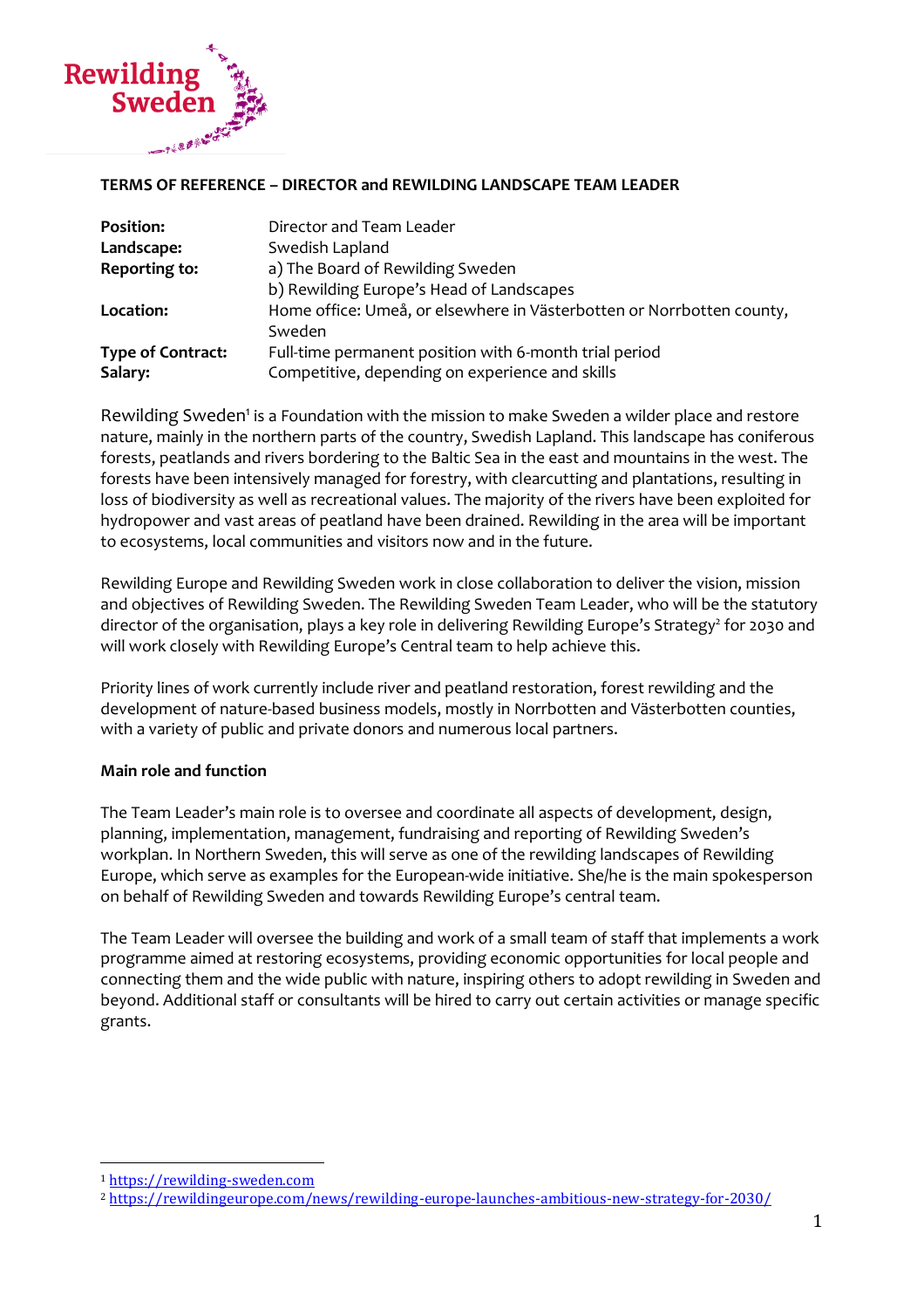# **Main responsibilities**

The main responsibilities of the Team Leader are:

- Drive Rewilding Sweden forward in all its aspects, in line with Rewilding Europe's Strategy 2030, and deliver tangible and meaningful rewilding outputs and impact at landscape scale.
- Design and develop of overall vision, 5-year strategy, objectives, deliverables, activities, yearly work plans and budgets, including timely and adequate (technical and financial) reporting and monitoring of the rewilding results and impact.
- Develop and maintain close relationships and constructive dialogue with key stakeholders, and establish and formalise strategic partnerships with these on rewilding, communication or enterprise development.
- Work very pro-actively to identify and secure rewilding, business and communication opportunities on a day-to-day basis, and "make them real'' by concrete steps and actions.
- Work with the team to create an enabling environment for a successful organisation e.g. in terms of policy, legislation, and create a strong network between the on the ground work and local authorities.
- Further build the rewilding team and supervise all staff and consultants and ensure their timely delivery of results and impact.
- Explore possibilities for land access through e.g. use or concession rights, and ensure concrete and meaningful rewilding and enterprise opportunities in Sweden's northern landscapes.
- Work closely with the Head of Landscapes and the thematic Heads and managers in Rewilding Europe's central team, to maximise their input, use lessons learned and ensure linkage with centrally led initiatives and activities.
- Develop a fundraising strategy for Rewilding Sweden, develop and submit funding proposals to potential donors and work with the Rewilding Europe central team to attract substantial funding for delivering Rewilding Sweden's strategy.
- Identify possibilities and work to scale up activities and models from priority areas (within the larger rewilding area) to a wider landscape (even outside the larger rewilding area).

# **Profile**

*Desired qualifications*

- Masters-level degree, ideally in the field of natural resources management (e.g. forestry, fisheries), conservation, wildlife ecology or related fields.
- At least 5 years of relevant professional experience in the conservation sector or related fields, ideally in a leadership position.
- Proven experience with project / grant management, planning and reporting.
- Proven track record in fundraising with public and/or private donors, in Sweden or internationally.
- Strong local networks in Northern Sweden and within the Swedish conservation community.

*Desired skills and competencies*

- Strategic thinker with ability to lead and motivate colleagues and external parties towards the rewilding vision and objectives.
- Very result oriented, pro-active, hands-on approach, outgoing and entrepreneurial attitude.
- Strong skills and interest in working with local authorities, government institutions, local entrepreneurs, landholders, conservation managers and others.
- Strong inter-personal and lobbying skills, including the ability to develop and maintain relationships and partners at all levels, including with local field staff, local communities. government agencies, the scientific community, and businesses.
- Excellent oral and written communication skills in both Swedish and English.
- Knowledge and experience of the Sami culture.
- Passionate & optimistic about the potential of rewilding in Sweden